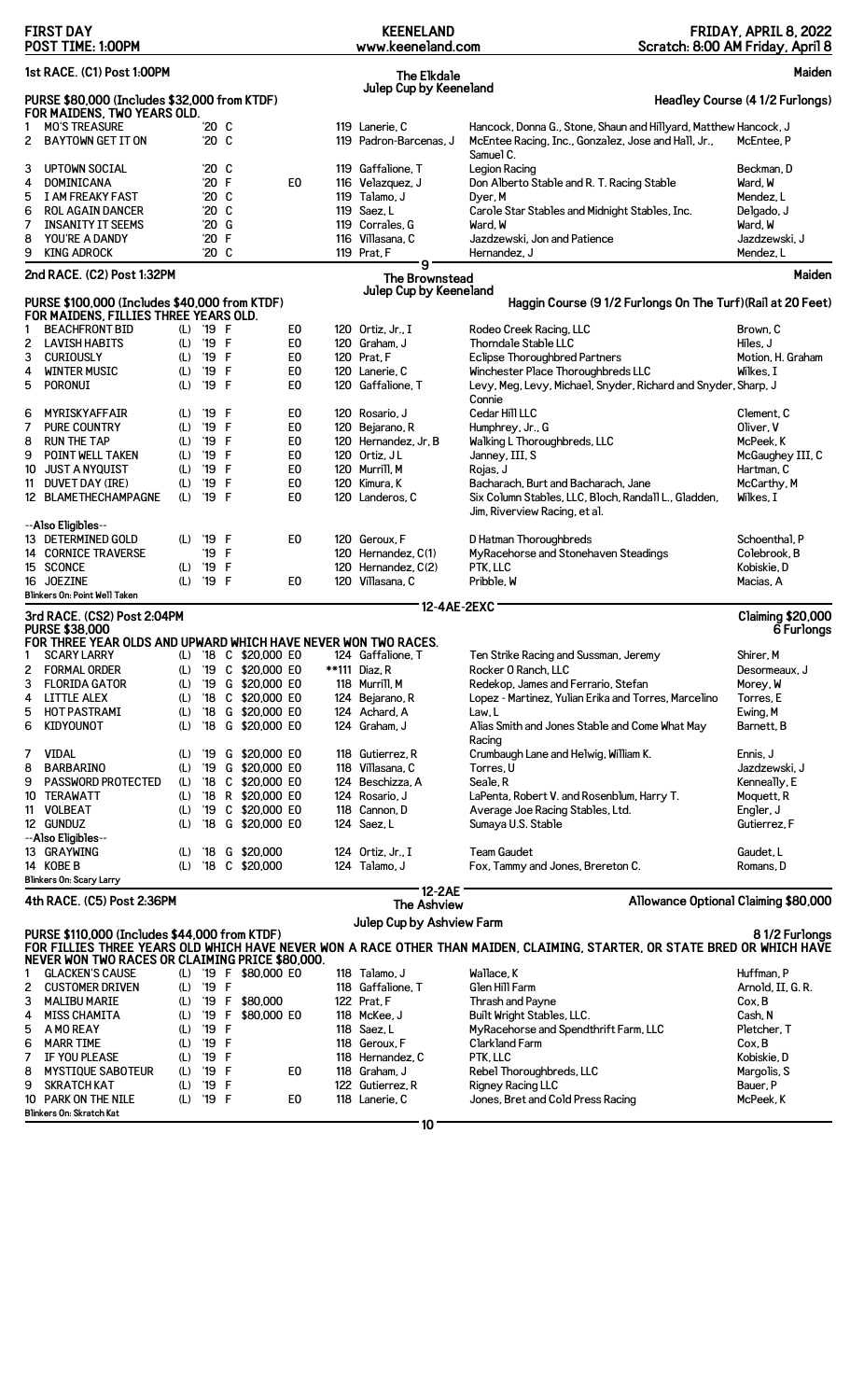|        | <b>FIRST DAY</b><br>POST TIME: 1:00PM                                  |            |                                 |        |                                  | <b>KEENELAND</b><br>www.keeneland.com             |                    | Scratch: 8:00 AM Friday, April 8                                                                                                                                                      | FRIDAY, APRIL 8, 2022         |               |
|--------|------------------------------------------------------------------------|------------|---------------------------------|--------|----------------------------------|---------------------------------------------------|--------------------|---------------------------------------------------------------------------------------------------------------------------------------------------------------------------------------|-------------------------------|---------------|
|        | 5th RACE. (C10) Post 3:08PM                                            |            |                                 |        |                                  | The Hidden Brook                                  |                    |                                                                                                                                                                                       |                               | Allowance     |
|        | PURSE \$110,000 (Includes \$44,000 from KTDF)<br>TWO RACES.            |            |                                 |        |                                  | Julep Cup by Hidden Brook Farm                    |                    | Haggin Course (8 Furlongs On The Turf) (Rail at 20 Feet)<br>FOR FOUR YEAR OLDS AND UPWARD WHICH HAVE NEVER WON A RACE OTHER THAN MAIDEN, CLAIMING, OR STARTER OR WHICH HAVE NEVER WON |                               |               |
|        | 1a GINSBURNED                                                          | (L)        | '18 G                           |        | E <sub>0</sub>                   | 118 Lanerie, C                                    |                    | Ashbrook Farm                                                                                                                                                                         | Arnold, II, G. R.             |               |
| 2      | DADDY FRANK (GB)                                                       | (L)<br>(L) | '18 C<br>$17^{\circ}$           | G      | E <sub>0</sub>                   | 123 Ortiz, JL<br>118 Gaffalione, T                |                    | Gunther, John D. and Gunther, Tanya                                                                                                                                                   | Abreu, J                      |               |
| 3<br>4 | HEALING<br>OF THE MOMENT                                               | (L)        | $^{\prime}$ 18                  | C      | E <sub>0</sub>                   | 118 Beschizza, A                                  |                    | Paradise Farms Corp. and Staudacher, David<br>Vanier, Nancy A. and Williamson, Lyda                                                                                                   | Maker, M<br>Williamson, B     |               |
| 5      | <b>SUPPLY CHAIN</b>                                                    | (L)        | '18                             | G      | E0                               | 118 Prat, F                                       |                    | Klaravich Stables, Inc.                                                                                                                                                               | Brown. C                      |               |
| 6      | <b>IN EFFECT</b>                                                       | (L)        | $^{\prime}$ 18                  | C      | E <sub>0</sub>                   | 118 Rosario, J                                    |                    | <b>Calumet Farm</b>                                                                                                                                                                   | Sisterson, J                  |               |
| 7      | HUNT THE FRONT                                                         | (L)        | '17 H                           |        | E1                               | **111 Diaz, R                                     |                    | Dream Walkin Farms Inc                                                                                                                                                                | Zito, N                       |               |
| 8<br>9 | <b>ROCHAMBEAU</b><br><b>RED HORNET</b>                                 | (L)<br>(L) | $^{\prime}16$<br>$^{\prime}$ 18 | G<br>G | E <sub>0</sub><br>E0             | 118 Hernandez, Jr, B<br>118 Morales, E(2)         |                    | Manganaro Bloodstock and Ingordo, David<br>Chris Macero, Rob Jones, William J. Minton, Seth Wilkey Meah, A<br>and Anna Meah                                                           | DeVaux, C                     |               |
|        | 10 MYOPIC                                                              | (L)        | '18 G                           |        | E <sub>0</sub>                   | 118 Gutierrez, R                                  |                    | Bennewith, Arnold, Wiest, Rick, Wiest, Clayton, Wiest,<br>Lana, Howg, Randy, R6 Stables and Kropp, Gary                                                                               | Diodoro, R                    |               |
| 11     | MOUNT KENYA<br>12 TIZ OUR TURN<br>--Also Eligibles--                   | (L)<br>(L) | '17<br>'15 G                    | G      | E0<br>E0                         | 118 Bejarano, R<br>118 Graham. J                  |                    | Humphrey, Jr., G<br>High Pointe Racing V                                                                                                                                              | Oliver, V<br>Bindner, Jr. W   |               |
|        | 13 WILLING TO SPEED                                                    | (L)        | '16 H                           |        | E <sub>0</sub>                   | 118 Peterson, F                                   |                    | Catalano, W                                                                                                                                                                           | Catalano. W                   |               |
|        | 14a EL KABONG                                                          | (L)        | $'18$ C                         |        | E0                               | 118 Lanerie, C                                    |                    | Ashbrook Farm                                                                                                                                                                         | Arnold, II, G. R.             |               |
|        | 15 MTO-HANDCARVED<br>16 MTO-HEMP HEAVEN                                | (L)<br>(L) | '18<br>$'18$ G                  | C      | E <sub>0</sub><br>E0             | 118 Talamo, J<br>118 Morales, E(1)                |                    | Moulton, S<br>Beam, J                                                                                                                                                                 | Ward, W<br>Wittek, K          |               |
|        | a -- Ashbrook Farm<br>Rochambeau - First Time Reported Gelding.        |            |                                 |        |                                  |                                                   |                    |                                                                                                                                                                                       |                               |               |
|        | Blinkers On: Myopic<br>Cheek Pieces Off: Red Hornet                    |            |                                 |        |                                  |                                                   |                    |                                                                                                                                                                                       |                               |               |
|        | 6th RACE. (C3) Post 3:40PM                                             |            |                                 |        |                                  | <b>The Pinebloom</b>                              | <b>12-4AE-1EXC</b> |                                                                                                                                                                                       |                               | Maiden        |
|        | PURSE \$100,000 (Includes \$40,000 from KTDF)                          |            |                                 |        |                                  | Julep Cup by Keeneland                            |                    |                                                                                                                                                                                       |                               | 7 Furlongs    |
| 1      | FOR MAIDENS, FILLIES THREE YEARS OLD.<br><b>SHE'S KEEN</b>             |            | (L) '19 F                       |        | E <sub>0</sub>                   | 120 Leparoux, J                                   |                    | <b>Calumet Farm</b>                                                                                                                                                                   | Arnold, II, G. R.             |               |
| 2      | <b>BERAVINA</b>                                                        |            | '19 F                           |        | E <sub>0</sub>                   | 120 Ortiz, Jr., I                                 |                    | Seajay Racing LLC                                                                                                                                                                     | Lynch, B                      |               |
| 3      | <b>LADY ARSINOE</b>                                                    | (L)        | '19 F                           |        | E <sub>0</sub>                   | 120 Graham, J                                     |                    | Nine Thirty Racing LLC                                                                                                                                                                | Amoss, T                      |               |
| 4      | ELLE OF THE BALL                                                       | (L)        | '19 F                           |        | E <sub>0</sub>                   | 120 Gaffalione, T                                 |                    | Sanders, Wayne and Hirsch, Larry                                                                                                                                                      | Sharp, J                      |               |
| 5<br>6 | <b>AMERICAN PYRAMID</b><br><b>LUV DRAGON</b>                           | (L)<br>(L) | '19 F<br>'19 F                  |        | E <sub>0</sub><br>E <sub>0</sub> | 120 Velazquez, J<br>120 Hernandez, C              |                    | Arlene's Sun Star Stable<br>McCann, B, Richards, D and Kelder, M                                                                                                                      | Catalano, W<br>Stall, Jr., A  |               |
| 7      | <b>CLASSIC COYNE</b>                                                   | (L)        | '19 F                           |        | E <sub>0</sub>                   | 120 Prat, F                                       |                    | Ruis Racing LLC                                                                                                                                                                       | Ruis, S                       |               |
| 8      | <b>CONSTITUTION GAL</b>                                                | (L)        | '19 F                           |        | E0                               | 120 Geroux, F                                     |                    | Gary Barber                                                                                                                                                                           | Casse, M                      |               |
| 9      | <b>INDIGO MISS</b>                                                     | (L)        | '19 F                           |        | E0                               | 120 Saez, L(1)                                    |                    | <b>OXO Equine LLC</b>                                                                                                                                                                 | Lobo, P                       |               |
|        | 10 GINN SIN                                                            | (L)        | '19 F                           |        | E <sub>0</sub>                   | 120 Castanon, JL                                  |                    | Williams Team                                                                                                                                                                         | Roberson, D                   |               |
|        | 11 TODO SOLA<br>12 IMOGENE MALVINA                                     | (L)<br>(L) | '19 F<br>'19 F                  |        | E <sub>0</sub><br>E0             | 120 Talamo, J<br>120 Ortiz, JL                    |                    | Waresk, P<br>Ikhana Farm                                                                                                                                                              | Beckman, D<br>Correas, IV, I  |               |
|        | --Also Eligibles--<br>13 OMA THE GREAT                                 |            |                                 |        | E <sub>0</sub>                   |                                                   |                    |                                                                                                                                                                                       |                               |               |
|        | 14 RUNAWAY WIFE                                                        | (L)<br>(L) | '19 F<br>'19 F                  |        | E <sub>0</sub>                   | 120 Saez, L(2)<br>120 Hernandez, Jr, B            |                    | Stanley, Mark H. and Stanley, Nancy W.<br>Fern Circle Stables                                                                                                                         | McGaughey III, C<br>McPeek, K |               |
| 15     | <b>BEDTIME FOR BUFFY</b>                                               |            | '19 F                           |        | E <sub>0</sub>                   | 120 Jimenez, A                                    |                    | Garner, P                                                                                                                                                                             | Garner, P                     |               |
|        | 16 JETINWITHCLASS                                                      | (L)        | '19 F                           |        | E0                               | 120 Morales, E                                    | 12-4AE-4EXC        | Hidden Creek Farm and Carr, Austin                                                                                                                                                    | Ennis, J                      |               |
|        | 7th RACE. (C7) Post 4:12PM                                             |            |                                 |        |                                  | The 74th Running of<br>The Lafayette<br>\$400,000 |                    |                                                                                                                                                                                       |                               | <b>Stakes</b> |
|        | PURSE \$400,000 (Includes \$100,000 from KTDF)<br>FOR THREE YEAR OLDS. |            |                                 |        |                                  |                                                   |                    |                                                                                                                                                                                       |                               | 7 Furlongs    |
|        | <b>OSBOURNE</b>                                                        |            | '19 G                           |        |                                  | 118 Gaffalione, T                                 |                    | Southern Springs Stables (Ron Moquett), The Estate of Moquett, R                                                                                                                      |                               |               |
|        |                                                                        |            |                                 |        |                                  |                                                   |                    | Floyd Sagely, Tauber, Mark, Johnston, Keith and<br>LaPenta, Robert V.                                                                                                                 |                               |               |
| 2      | MONEY SUPPLY                                                           |            | '19 C                           |        |                                  | 118 Ortiz, JL                                     |                    | Klaravich Stables, Inc.                                                                                                                                                               | Brown, C                      |               |
| 3      | <b>OLD HOMESTEAD</b>                                                   |            | '19 C                           |        |                                  | 118 Pompell, T                                    |                    | Marablue Farm LLC and Pegasus Stud LLC                                                                                                                                                | Brinkman, B                   |               |
| 4      | <b>SURFER DUDE</b>                                                     |            | '19 C                           |        |                                  | 118 Ortiz, Jr., I                                 |                    | Stanley, Mark H. and Stanley, Nancy W.                                                                                                                                                | Stewart, D                    |               |
| 5      | ALL IN SYNC                                                            |            | '19 C                           |        |                                  | 118 Rosario, J                                    |                    | Orr, Ed and Orr, Susie                                                                                                                                                                | Asmussen, S                   |               |
| 6<br>7 | <b>AMERICAN XPERIMENT</b><br><b>BAROSSA</b>                            |            | '19 C<br>'19 C                  |        | E1                               | 118 Lanerie, C<br>118 Prat, F                     |                    | Robison, J. Kirk and Robison, Judy<br>SF Racing LLC, Starlight Racing, Madaket Stables LLC, Brisset, R                                                                                | Asmussen, S                   |               |
|        |                                                                        |            |                                 |        |                                  |                                                   |                    | Robert E. Masterson, Stonestreet Stables LLC, Jay A.<br>Schoenfarber, Waves Edge Capital LLC, Donovan,<br>Catherine, Golconda Stable, Siena Farm LLC                                  |                               |               |
| 8      | <b>MY PRANKSTER</b>                                                    |            | '19 C                           |        |                                  | 120 Saez.L                                        |                    | Low, R and L                                                                                                                                                                          | Pletcher, T                   |               |
| 9      | UNIFIED REPORT                                                         |            | '19 C                           |        |                                  | 118 Hernandez, Jr, B                              |                    | Valene Farms LLC                                                                                                                                                                      | Stewart, D                    |               |
|        | 10 MAGNOLIA MIDNIGHT                                                   |            | '19 C                           |        |                                  | 118 Velazquez, J                                  |                    | West Point Thoroughbreds, Southern Wives Partners,<br>Stable 71 and Titletown Racing Stables                                                                                          | Stewart, D                    |               |
|        | 11 IGNITIS<br>12 TEJANO TWIST                                          |            | '19 C<br>'19 G                  |        |                                  | 118 Contreras, L<br>118 Rocco, Jr., J             |                    | Holy Cow Stable, LLC<br>Durant, T                                                                                                                                                     | Lukas, D<br>Calhoun, W. Bret  |               |
|        | 8th RACE. (C8) Post 4:44PM                                             |            |                                 |        |                                  | 12<br>The 34th Running of                         |                    |                                                                                                                                                                                       |                               | <b>Stakes</b> |
|        |                                                                        |            |                                 |        |                                  | \$400,000                                         |                    | The Kentucky Utilities Transylvania (Grade III)                                                                                                                                       |                               |               |
|        | PURSE \$400,000 (Includes \$100,000 from KTDF)<br>FOR THREE YEAR OLDS. |            |                                 |        |                                  |                                                   |                    | Haggin Course (8 1/2 Furlongs On The Turf) (Rail at 20 Feet)                                                                                                                          |                               |               |
| 1<br>2 | CREDIBILITY<br>NAPOLEONIC WAR                                          |            | '19 C<br>'19 C                  |        |                                  | 118 Geroux, F<br>118 Prat. F                      |                    | Rosenblum, H<br>Brant, P                                                                                                                                                              | Casse, M<br>Brown, C          |               |
| 3      | SY DOG                                                                 |            | '19 C                           |        |                                  | 118 Ortiz, Jr., I                                 |                    | <b>Head of Plains Partners LLC</b>                                                                                                                                                    | Motion, H. Graham             |               |
| 4      | <b>GRAND SONATA</b>                                                    |            | '19 C                           |        |                                  | 118 Gaffalione, T                                 |                    | Whisper Hill Farm, LLC                                                                                                                                                                | Pletcher, T                   |               |
| 5      | COINAGE                                                                |            | '19 C                           |        |                                  | 118 Saez, L                                       |                    | D. J. Stable LLC, Broman, Sr., Chester and Broman,<br>Mary                                                                                                                            | Casse. M                      |               |
| 6      | <b>VERBAL</b>                                                          |            | '19 C                           |        |                                  | 118 Ortiz, JL<br>6                                |                    | Juddmonte                                                                                                                                                                             | Brown, C                      |               |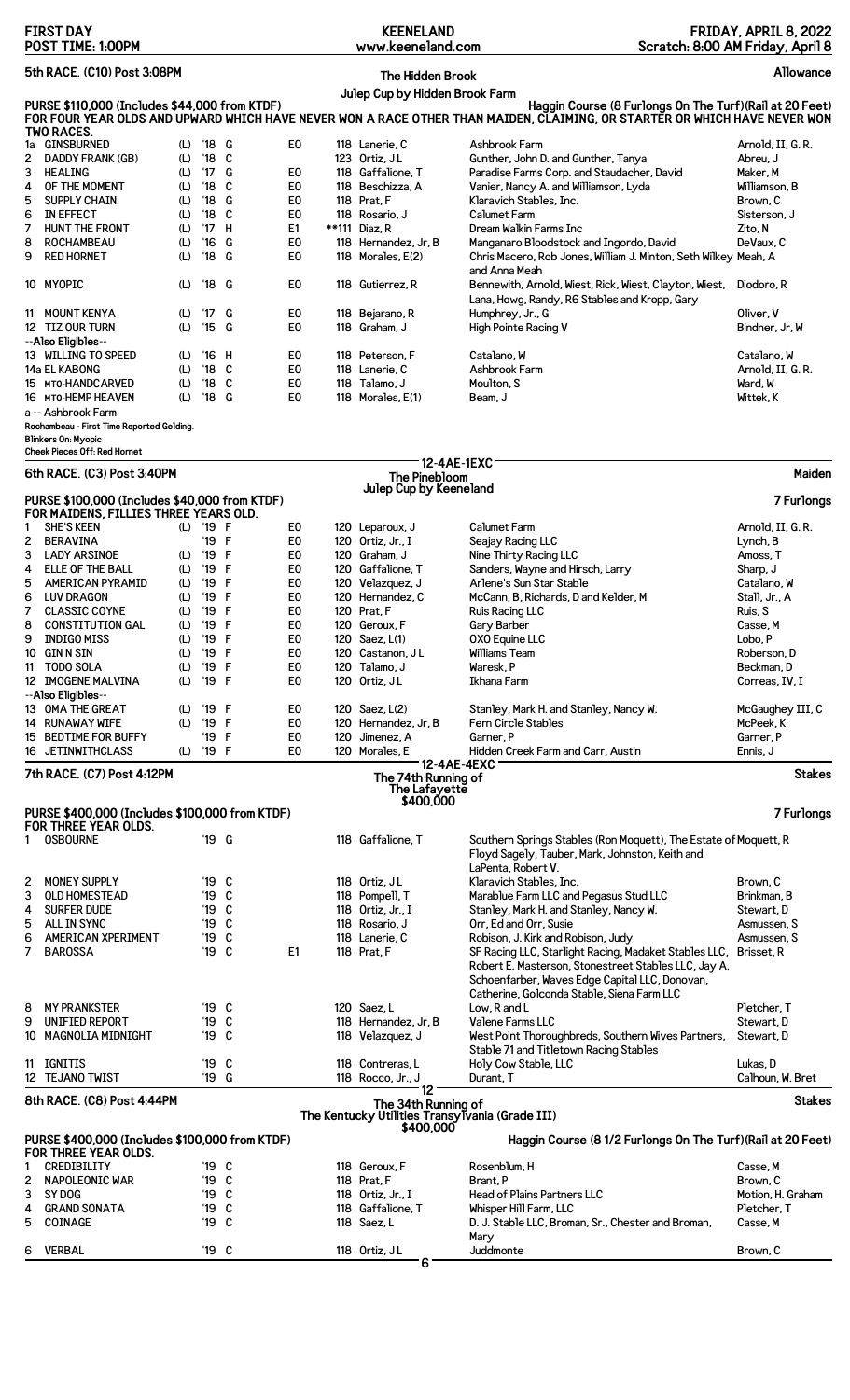| <b>FIRST DAY</b><br>POST TIME: 1:00PM                                                                                                                                                           | <b>KEENELAND</b><br>www.keeneland.com                                       |                                                                                                                                                                                                                                                                                                                                                                                                                                                         | FRIDAY, APRIL 8, 2022<br>Scratch: 8:00 AM Friday, April 8 |
|-------------------------------------------------------------------------------------------------------------------------------------------------------------------------------------------------|-----------------------------------------------------------------------------|---------------------------------------------------------------------------------------------------------------------------------------------------------------------------------------------------------------------------------------------------------------------------------------------------------------------------------------------------------------------------------------------------------------------------------------------------------|-----------------------------------------------------------|
| 9th RACE. (C9) Post 5:16PM                                                                                                                                                                      | The 85th Running of<br>The Central Bank Ashland (Grade I)                   |                                                                                                                                                                                                                                                                                                                                                                                                                                                         | <b>Stakes</b>                                             |
| PURSE \$600,000 (Includes \$100,000 from KTDF)                                                                                                                                                  | \$600,000                                                                   |                                                                                                                                                                                                                                                                                                                                                                                                                                                         | 81/2 Furlongs                                             |
| FOR FILLIES THREE YEARS OLD.<br>'19 F<br><b>MISS MATTIE B</b><br>1                                                                                                                              | 121 Rosario, J                                                              | Westlake Racing Stable                                                                                                                                                                                                                                                                                                                                                                                                                                  | Hess, Jr., R                                              |
| INTERSTATEDAYDREAM<br>'19 F<br>2<br>F<br>3<br><b>AWAKE AT MIDNYTE</b><br>'19                                                                                                                    | 121 Geroux, F<br>121 Gutierrez, M                                           | Flurry Racing Stables LLC<br>Reddam Racing LLC                                                                                                                                                                                                                                                                                                                                                                                                          | Cox, B<br>O'Neill, D                                      |
| '19 F<br><b>NEST</b><br>4                                                                                                                                                                       | E0<br>121 Ortiz, Jr., I                                                     | Repole Stable, Eclipse Thoroughbred Partners and<br>House, Michael                                                                                                                                                                                                                                                                                                                                                                                      | Pletcher, T                                               |
| 5<br><b>STERLING SILVER</b><br>'19 F                                                                                                                                                            | 121 Ortiz, JL                                                               | Anderson, M                                                                                                                                                                                                                                                                                                                                                                                                                                             | Albertrani, T                                             |
| F<br>6<br><b>HAPPY SOUL</b><br>'19<br>'19 F<br>7<br><b>COCKTAIL MOMENTS</b>                                                                                                                     | E <sub>0</sub><br>121 Velazquez, J<br>E <sub>0</sub><br>121 Lanerie, C      | Rankin, G<br>Dixiana Farms LLC                                                                                                                                                                                                                                                                                                                                                                                                                          | Ward, W<br>McPeek, K                                      |
| '19 F<br>8<br><b>HEAVENLY HELLOS</b>                                                                                                                                                            | E0<br>121 Morales, E<br>΄8                                                  | Victory Racing Stable, LLC                                                                                                                                                                                                                                                                                                                                                                                                                              | Hernandez, R                                              |
| 10th RACE. (C6) Post 5:48PM                                                                                                                                                                     | The Runnymede<br>Julep Cup by Runnymede Farm                                |                                                                                                                                                                                                                                                                                                                                                                                                                                                         | Allowance                                                 |
| PURSE \$120,000 (Includes \$48,000 from KTDF)                                                                                                                                                   |                                                                             | Haggin Course (5 1/2 Furlongs On The Turf) (Rail at 20 Feet)<br>FOR FILLIES AND MARES FOUR YEARS OLD AND UPWARD WHICH HAVE NEVER WON \$10,000 TWICE OTHER THAN MAIDEN, CLAIMING, OR STARTER                                                                                                                                                                                                                                                             |                                                           |
| OR WHICH HAVE NEVER WON THREE RACES.<br><b>BLISSFUL CHANGE</b><br>$'18$ F<br>1<br>(L)                                                                                                           | E <sub>0</sub><br>120 Hernandez, Jr, B                                      | <b>Big E Stables LLC</b>                                                                                                                                                                                                                                                                                                                                                                                                                                | Sharp, J                                                  |
| '18 F<br><b>ILLEGAL SMILE (IRE)</b><br>2<br>(L)                                                                                                                                                 | E0<br>118 Ortiz. Jr., I                                                     | <b>Hat Creek Racing</b>                                                                                                                                                                                                                                                                                                                                                                                                                                 | Ward, W                                                   |
| 3<br>F<br>ANGEL PALM (GB)<br>'18<br>(L)<br>$^{\prime}$ 18<br>F<br>4<br><b>LEMOS CUNHA</b><br>(L)                                                                                                | E0<br>118 Geroux, F<br>E <sub>0</sub><br>118 Lopez, P                       | Juddmonte<br>Equinox, Inc.                                                                                                                                                                                                                                                                                                                                                                                                                              | Cox, B<br>Caramori, E                                     |
| 5<br>'18<br>F<br><b>MAMBA WAMBA (IRE)</b><br>(L)                                                                                                                                                | E <sub>0</sub><br>118 Leparoux, J                                           | Werner, William K. and Triton Stable                                                                                                                                                                                                                                                                                                                                                                                                                    | Lynch, B                                                  |
| 6<br>$^{\prime}18$<br>F<br>THREATLEVELMIDNITE (GB)L)<br>M<br><b>FOREIGN EXCHANGE</b><br>$^{\prime}$ 17                                                                                          | E0<br>118 Achard, A<br>E <sub>0</sub><br>120 Peterson, F                    | <b>Thorough Crowd</b>                                                                                                                                                                                                                                                                                                                                                                                                                                   | West, E<br>Ares, P                                        |
| 7<br>'18<br>F<br>8<br><b>AMALFI PRINCESS</b><br>(L)                                                                                                                                             | E <sub>0</sub><br>118 Corrales, G                                           | Reicher Racing and Equine Provisions<br>Three Diamonds Farm                                                                                                                                                                                                                                                                                                                                                                                             | Maker, M                                                  |
| F<br>9<br><b>BAY STORM</b><br>'18<br>(L)                                                                                                                                                        | E <sub>0</sub><br>118 Saez, L(1)                                            | <b>Bridlewood Farm</b>                                                                                                                                                                                                                                                                                                                                                                                                                                  | Thomas. J                                                 |
| F<br><b>SPICY MARG</b><br>$^{\prime}18$<br>10<br>(L)<br>'18 F<br>ALMADRINA (GB)<br>(L)<br>11                                                                                                    | E <sub>0</sub><br>118 Velazquez, J<br>E <sub>0</sub><br>118 Beschizza, A(2) | Lyster, Wayne G., Bryan and Gray<br>Jones, Robert M., Hicks, Gareth, Macero, Chris and                                                                                                                                                                                                                                                                                                                                                                  | Ward, W<br>Meah, A                                        |
|                                                                                                                                                                                                 |                                                                             | Meah, David                                                                                                                                                                                                                                                                                                                                                                                                                                             |                                                           |
| 12 BEACHSIDE BUNNY<br>$'18$ F<br>(L)<br>--Also Eligibles--                                                                                                                                      | E <sub>0</sub><br>118 Bejarano, R                                           | Terlep, J                                                                                                                                                                                                                                                                                                                                                                                                                                               | Blair, J                                                  |
| 13 MUSED (GB)<br>$'18$ F<br>(L)                                                                                                                                                                 | E <sub>0</sub><br>118 Saez, L(2)<br>118 Beschizza, A(1)                     | Russ Davis Revocable Trust                                                                                                                                                                                                                                                                                                                                                                                                                              | Kenneally, E                                              |
| 14 SOUTHERN MAMA<br>$^{\prime}$ 17<br>M<br>(L)<br>15 SENORA ROMA<br>'17<br>M<br>(L)                                                                                                             | E0<br>118 Loveberry, J                                                      | Ennis, John and Rose Hill Farms (Ocampo)<br>Patricia's Hope LLC                                                                                                                                                                                                                                                                                                                                                                                         | Ennis, J<br>Rivelli, L                                    |
| $'18$ F<br>16 MTO-FOUETTE<br>(L)                                                                                                                                                                | 118 Hernandez, C                                                            | Lady Sheila Stable<br>12-4AE-4EXC                                                                                                                                                                                                                                                                                                                                                                                                                       | McGaughey, J                                              |
|                                                                                                                                                                                                 | Off Races: C4 - CS1 - CS3                                                   |                                                                                                                                                                                                                                                                                                                                                                                                                                                         |                                                           |
| Extra Races For Saturday, April 9, 2022                                                                                                                                                         |                                                                             | Closing Wednesday, April 6, 2022                                                                                                                                                                                                                                                                                                                                                                                                                        |                                                           |
| (Entries Close on Wednesday, April 6, 2022)                                                                                                                                                     |                                                                             | The Baird Doubledogdare (Grade III), Purse \$300,000                                                                                                                                                                                                                                                                                                                                                                                                    |                                                           |
| <b>EXTRA RACE NO 4</b> MAIDEN PURSE RACE NO 4<br>Purse \$100,000. (Includes \$40,000 from KTDF) For Maidens, Fillies Three Years Old.<br><b>X4</b>                                              | <b>MAIDEN</b>                                                               | Fillies And Mares Four Year Olds and Upward, Eight And One Half Furlongs<br>(To be run Friday, April 22, 2022)                                                                                                                                                                                                                                                                                                                                          |                                                           |
| (Preference To Horses That Have Not Started For Less Than \$50,000)                                                                                                                             |                                                                             | The Ben Ali (Grade III), Purse \$300,000                                                                                                                                                                                                                                                                                                                                                                                                                |                                                           |
|                                                                                                                                                                                                 | <b>SEVEN FURLONGS</b><br><b>STARTER ALLOWANCE</b>                           | Four Year Olds and Upward, Nine Furlongs                                                                                                                                                                                                                                                                                                                                                                                                                |                                                           |
| <b>EXTRA RACE NO 5</b><br>X5<br>Purse \$55,000. For Fillies Three Years Old Which Have Started For A Claiming Price<br>Of \$50,000 Or Less and Which Have Never Won A Race Other Than Maiden Or |                                                                             | (To be run Saturday, April 23, 2022)                                                                                                                                                                                                                                                                                                                                                                                                                    |                                                           |
| Claiming.                                                                                                                                                                                       |                                                                             | The Elkhorn (Grade II), Purse \$350,000<br>Four Year Olds and Upward, Twelve Furlongs (Turf)                                                                                                                                                                                                                                                                                                                                                            |                                                           |
|                                                                                                                                                                                                 |                                                                             | (To be run Saturday, April 23, 2022)                                                                                                                                                                                                                                                                                                                                                                                                                    |                                                           |
|                                                                                                                                                                                                 | Beard Course (SEVEN FURLONGS AND 184 FEET)                                  | ATTENTION HORSEMEN: Condition Book Correction for Wednesday April 27<br>Race 1 should read Fillies and Mares 3 and UP                                                                                                                                                                                                                                                                                                                                   |                                                           |
|                                                                                                                                                                                                 |                                                                             | If<br>like<br>would<br><b>VOU</b><br>to<br>request<br>seating<br>https://www.keeneland.com/horsemens-hospitality-guide                                                                                                                                                                                                                                                                                                                                  | please<br>visit                                           |
|                                                                                                                                                                                                 |                                                                             | Trainers who wish to enter a horse at Keeneland are required to complete the                                                                                                                                                                                                                                                                                                                                                                            |                                                           |
|                                                                                                                                                                                                 |                                                                             | followina:<br>Trainer/Vet Agreement. A 2022 agreement signed by both the trainer and                                                                                                                                                                                                                                                                                                                                                                    |                                                           |
|                                                                                                                                                                                                 |                                                                             | his/her attending veterinarian must be on file at Keeneland. Signed agreements<br>can be emailed to GMundy@keeneland.com.                                                                                                                                                                                                                                                                                                                               |                                                           |
|                                                                                                                                                                                                 |                                                                             | Attending Veterinarian Exam. All horses must be examined by the trainer's<br>attending veterinarian during the three (3) days immediately preceding entry                                                                                                                                                                                                                                                                                               |                                                           |
|                                                                                                                                                                                                 |                                                                             | to race and must be been found fit to race by the attending veterinarian. (This<br>evaluation shall include, at a minimum, watching the horse jog.) Please send to<br>Bruce.Howard@ky.gov.                                                                                                                                                                                                                                                              |                                                           |
|                                                                                                                                                                                                 |                                                                             | Horsemen-Please note that your KHRC license will grant you grandstand                                                                                                                                                                                                                                                                                                                                                                                   |                                                           |
|                                                                                                                                                                                                 |                                                                             | general admission. Horsemen's Hospitality will be in touch with all primary owners of Stakes runners to share available accommodations for upgraded                                                                                                                                                                                                                                                                                                     |                                                           |
|                                                                                                                                                                                                 |                                                                             | hospitality on their race day. Contact: Stakes Accommodations (859)<br>288-4322, Undercard Accommodations (859) 288-4305. If you would like to<br>seating<br>please<br>request<br>https://www.keeneland.com/horsemens-hospitality-guide                                                                                                                                                                                                                 | visit                                                     |
|                                                                                                                                                                                                 |                                                                             | Attention Trainers: In Today signs must be posted on the stall door by 7:30<br>a.m. on race day. Stable office personnel will deliver signs to your barn.                                                                                                                                                                                                                                                                                               |                                                           |
|                                                                                                                                                                                                 |                                                                             | Race for the full purse amount in KTDF races by making sure your horse is<br>REGISTERED with KTDF PRIOR to the close of entries. Contact Jenny                                                                                                                                                                                                                                                                                                          |                                                           |
|                                                                                                                                                                                                 |                                                                             | McGaughey at 859-361-6002.<br>The starting gate will be open Tuesday-Sunday from 6:30am-9:30am                                                                                                                                                                                                                                                                                                                                                          |                                                           |
|                                                                                                                                                                                                 |                                                                             | KEENELAND RACE SHUTTLE: Sallee will provide daily shuttle service to Keeneland from Churchill Downs, Trackside and The Thoroughbred Center.                                                                                                                                                                                                                                                                                                             |                                                           |
|                                                                                                                                                                                                 |                                                                             | VALID HEALTH and COGGINS CERTIFICATES MUST ACCOMPANY EACH HORSE<br>TO RIDE ON THE SHUTTLE-NO EXCEPTIONS! Sign-up must be done by noon the<br>day before the race. At CHURCHILL DOWNS the shuttle for horses in races 1<br>thru 5 WILL LEAVE at 6:30 a.m. and for races 6 thru the last the shuttle WILL<br>LEAVE at 8:30 a.m. FOR PICK UP TIMES AT TRACKSIDE AND CHURCHILL DOWNS<br>call Sandy Montgomery at 502-639-9420. THE THOROUGHBRED CENTER call |                                                           |
|                                                                                                                                                                                                 |                                                                             | the office at 800-967-8267. THE SHUTTLE IS TO BE USED FOR RACE DAY<br>HORSES ONLY-NO EXCEPTIONS!<br>WORKOUTS: All trainers must provide clockers with name, distance and trainer                                                                                                                                                                                                                                                                        |                                                           |
|                                                                                                                                                                                                 |                                                                             | PRIOR to workout (by pedigree if unnamed).<br>THE RECEIVING BARNS ARE BARNS #3 and 4                                                                                                                                                                                                                                                                                                                                                                    |                                                           |
|                                                                                                                                                                                                 |                                                                             |                                                                                                                                                                                                                                                                                                                                                                                                                                                         |                                                           |
|                                                                                                                                                                                                 |                                                                             | Training Hours: MAIN TRACK: 5:30am-10am (two breaks, 7-7:30 and 8:30-9)<br>reserved speed work window 10 mins after each break. TRAINING TRACK:<br>5:30am-11am (no breaks).                                                                                                                                                                                                                                                                             |                                                           |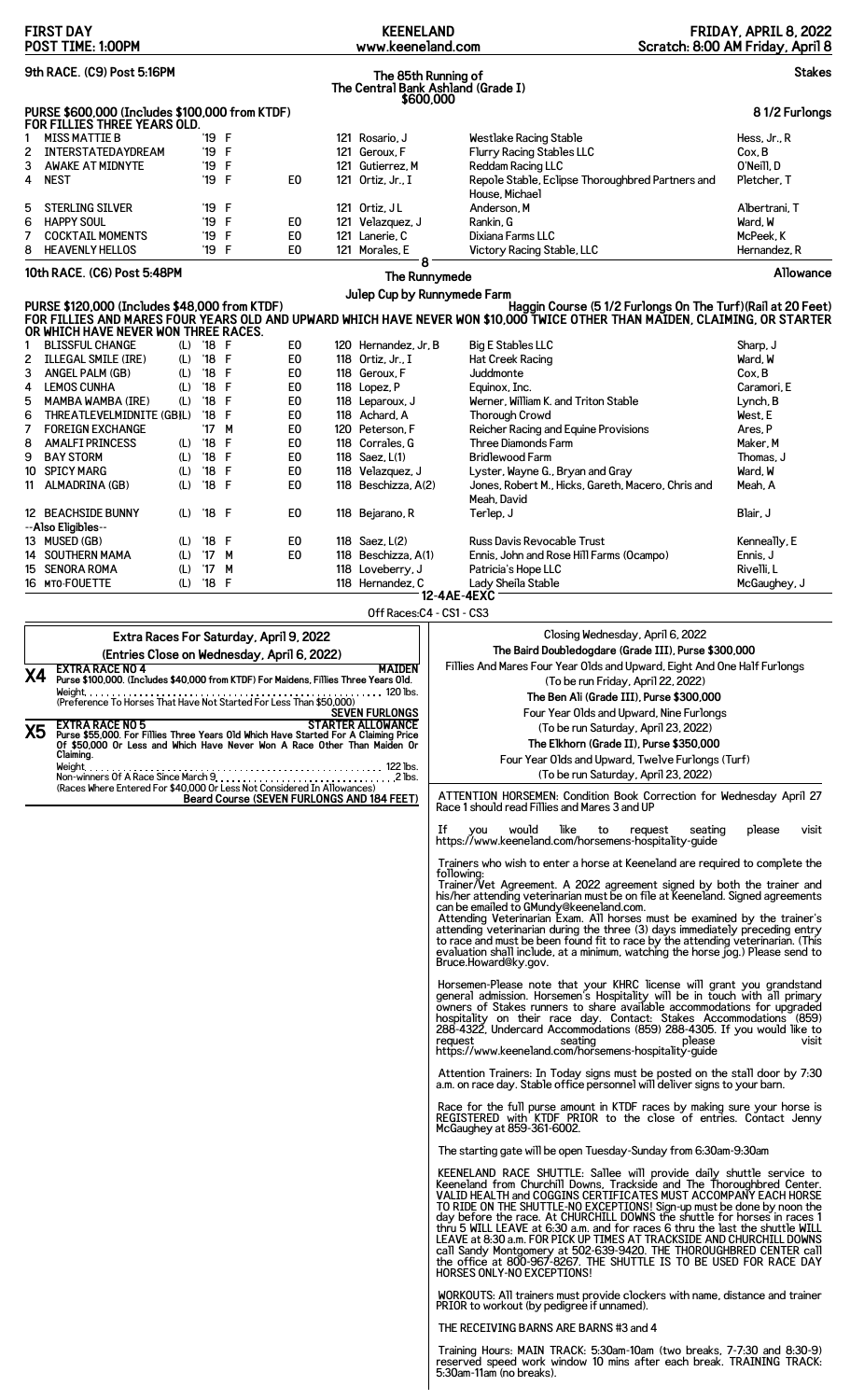Paddock Schooling Hours: RACE DAYS: 6am-10am, 12:05pm-12:45pm, during races (limited #-MUST have permission from Paddock Judge). DARK DAYS: 6am-noon.

Lasix horses will be treated in their stalls between 4 to 4 1/2 hours prior to<br>their scheduled post time. An attendant must be present with the horse.<br>Unattended horses will not be treated. Ship-in trainers should promptly

ALL HORSES MUST REPORT TO BARN 21 FORTY-FIVE (45) MINUTES PRIOR TO POST TIME FOR TCO2 TESTING. KEENELAND WILL TEST A MINIMUM OF TWO (2) RACES EACH DAY WITH ALL HORSES IN THE SELECTED RACES TESTED.

STAKES SCRATCH RULE: A horse may be scratched from a stakes race for any<br>reason at any time until FOUR HOURS prior to post time for the race by<br>obtaining written approval from the stewards. Scratches due to track condition

If you wish to receive text alerts please contact the racing office.

All mail deliveries must have the recipient's name and the trainer's name.

Keeneland now provides 24 x 7 access to your statements, 1099's and available balances via our web site at www.keeneland.com. Select Racing -> Horsemen's Information -> Horsemen Accounts to view your information.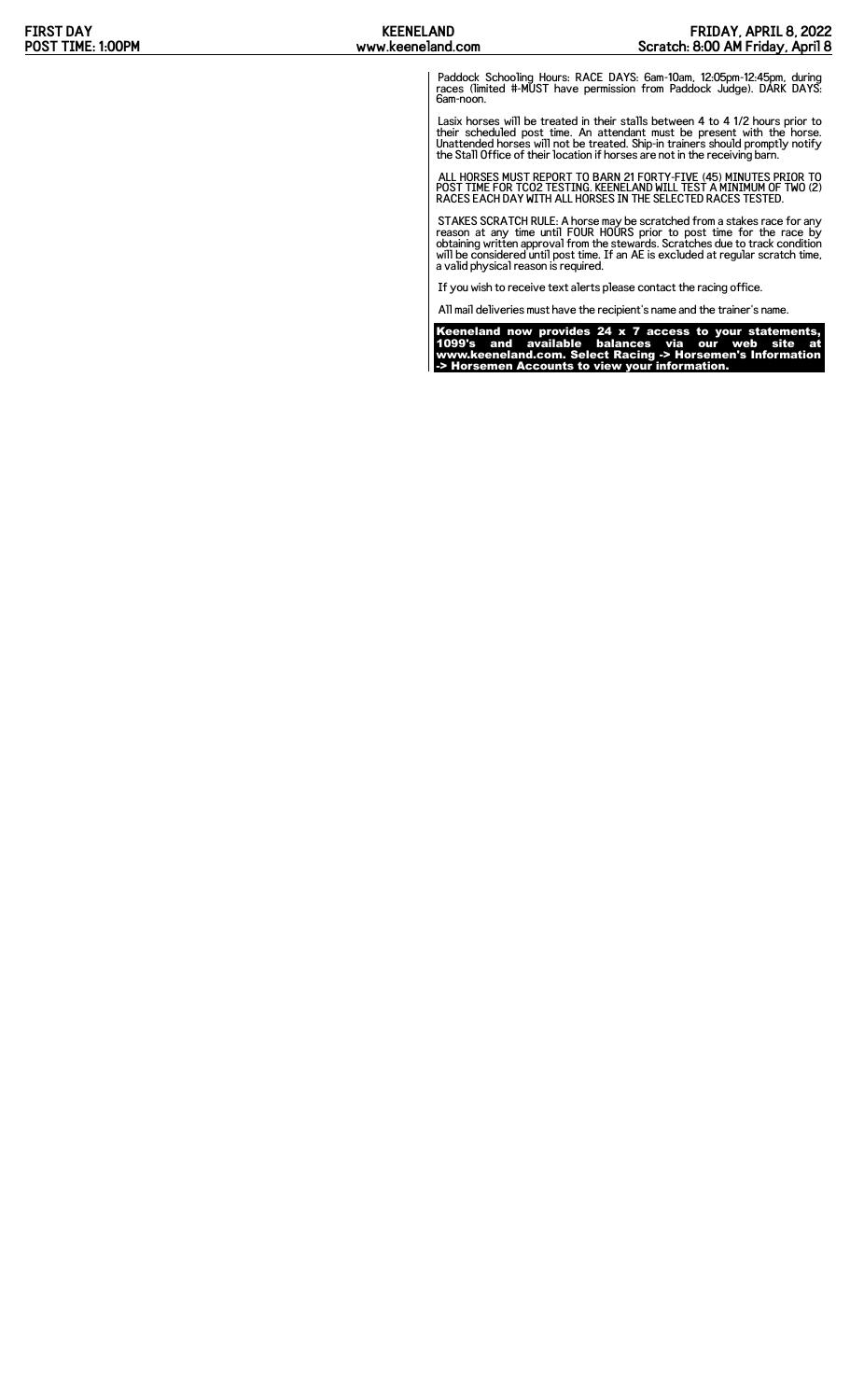# **KEENELAND - IN TODAY SHEET FIRST DAY FRIDAY, APRIL 8, 2022**

| A                                                    | R#<br>PP                 |
|------------------------------------------------------|--------------------------|
| <b>ALL IN SYNC</b>                                   | 7<br>5/12                |
| ALMADRINA (GB)                                       | 10<br>11/16              |
| <b>AMALFI PRINCESS</b><br><b>AMERICAN PYRAMID</b>    | 8/16<br>10<br>5/16<br>6  |
| <b>AMERICAN XPERIMENT</b>                            | 7<br>6/12                |
| A MO REAY                                            | 4<br>5/10                |
| <b>ANGEL PALM (GB)</b>                               | 10<br>3/16               |
| <b>AWAKE AT MIDNYTE</b>                              | 9<br>3/8                 |
| B                                                    | R#<br>PP                 |
| BARBARINO                                            | 3<br>8/14                |
| <b>BAROSSA</b><br><b>BAY STORM</b>                   | 7<br>7/12<br>10<br>9/16  |
| <b>BAYTOWN GET IT ON</b>                             | 2/9<br>1                 |
| <b>BEACHFRONT BID</b>                                | $\overline{c}$<br>1/16   |
| <b>BEACHSIDE BUNNY</b>                               | 10<br>12/16              |
| <b>BEDTIME FOR BUFFY</b><br><b>BERAVINA</b>          | 6 AE15/16                |
| <b>BLAMETHECHAMPAGNE</b>                             | 2/16<br>6<br>2<br>12/16  |
| <b>BLISSFUL CHANGE</b>                               | 10<br>1/16               |
| C                                                    | R#<br>PP                 |
| <b>CLASSIC COYNE</b>                                 | 6<br>7/16                |
| <b>COCKTAIL MOMENTS</b>                              | 9<br>7/8                 |
| COINAGE                                              | 8<br>5/6                 |
| <b>CONSTITUTION GAL</b><br><b>CORNICE TRAVERSE</b>   | 6<br>8/16<br>2 AE14/16   |
| <b>CREDIBILITY</b>                                   | 1/6<br>8                 |
| <b>CURIOUSLY</b>                                     | 2<br>3/16                |
| <b>CUSTOMER DRIVEN</b>                               | 4<br>2/10                |
| D                                                    | R#<br>PP                 |
| DADDY FRANK (GB)                                     | 5<br>2/16                |
| <b>DETERMINED GOLD</b>                               | 2 ae13/16                |
| DOMINICANA<br><b>DUVET DAY (IRE)</b>                 | 4/9<br>1<br>2<br>11/16   |
| E                                                    | R#<br>PP                 |
| <b>EL KABONG</b>                                     | 5 AE14/16                |
| <b>ELLE OF THE BALL</b>                              | 6<br>4/16                |
| F                                                    | R#<br>PP                 |
| <b>FLORIDA GATOR</b>                                 | 3<br>3/14                |
| <b>FOREIGN EXCHANGE</b>                              | 10<br>7/16               |
| <b>FORMAL ORDER</b><br><b>FOUETTE</b>                | 2/14<br>3<br>10ито 16/16 |
| G                                                    | R#<br>PP                 |
| <b>GIN N SIN</b>                                     | 10/16<br>6               |
| <b>GINSBURNED</b>                                    | 5<br>1/16                |
| <b>GLACKEN'S CAUSE</b>                               | 1/10<br>4                |
| <b>GRAND SONATA</b>                                  | 8<br>4/6                 |
| <b>GRAYWING</b><br><b>GUNDUZ</b>                     | 3 AE13/14<br>3<br>12/14  |
| н                                                    | R#<br>PP                 |
| <b>HANDCARVED</b>                                    | <b>5</b> To 15/16        |
| <b>HAPPY SOUL</b>                                    | 6/8<br>9                 |
| <b>HEALING</b>                                       | 5<br>3/16                |
| <b>HEAVENLY HELLOS</b>                               | 9<br>8/8                 |
| <b>HEMP HEAVEN</b>                                   | <b>Б</b> ито 16/16       |
| <b>HOT PASTRAMI</b><br><b>HUNT THE FRONT</b>         | 3<br>5/14<br>5<br>7/16   |
| I                                                    | PP<br>R#                 |
| <b>I AM FREAKY FAST</b>                              | 1<br>5/9                 |
| <b>IF YOU PLEASE</b>                                 | 7/10<br>4                |
| <b>IGNITIS</b>                                       | 7<br>11/12               |
| <b>ILLEGAL SMILE (IRE)</b><br><b>IMOGENE MALVINA</b> | 10<br>2/16<br>12/16<br>6 |
| <b>INDIGO MISS</b>                                   | 6<br>9/16                |
| <b>IN EFFECT</b>                                     | 5<br>6/16                |
| <b>INSANITY IT SEEMS</b>                             | 7/9<br>1                 |

INTERSTATEDAYDREAM

| J                                                    | R#<br>PP                                        |
|------------------------------------------------------|-------------------------------------------------|
| <b>JETINWITHCLASS</b>                                | 6 AE16/16                                       |
| <b>JOEZINE</b>                                       | 2 AE16/16                                       |
| <b>JUST A NYQUIST</b>                                | $\mathbf{2}$<br>10/16                           |
| K                                                    | R#<br>PP                                        |
| KIDYOUNOT                                            | 3<br>6/14                                       |
| KING ADROCK<br><b>KOBE B</b>                         | 9/9<br>1<br>3 AE14/14                           |
|                                                      |                                                 |
| L                                                    | R#<br>PP                                        |
| LADY ARSINOE<br>LAVISH HABITS                        | 6<br>3/16<br>$\overline{c}$<br>2/16             |
| <b>LEMOS CUNHA</b>                                   | 10<br>4/16                                      |
| <b>LITTLE ALEX</b>                                   | 3<br>4/14                                       |
| <b>LUV DRAGON</b>                                    | 6<br>6/16                                       |
| M                                                    | R#<br>PP                                        |
| <b>MAGNOLIA MIDNIGHT</b>                             | 7<br>10/12                                      |
| <b>MALIBU MARIE</b><br>MAMBA WAMBA (IRE)             | 3/10<br>4<br>10<br>5/16                         |
| MARR TIME                                            | 6/10<br>4                                       |
| MISS CHAMITA<br>MISS MATTIE B                        | 4<br>4/10<br>9<br>1/8                           |
| <b>MO'S TREASURE</b>                                 | 1<br>1/9                                        |
| <b>MONEY SUPPLY</b>                                  | 7<br>2/12                                       |
| MOUNT KENYA<br><b>MUSED (GB)</b>                     | 5<br>11/16<br>10 AE13/16                        |
| MYOPIC                                               | 5<br>10/16                                      |
| <b>MY PRANKSTER</b>                                  | 7<br>8/12                                       |
| MYRISKYAFFAIR<br><b>MYSTIQUE SABOTEUR</b>            | 2<br>6/16<br>4<br>8/10                          |
|                                                      | R#                                              |
| N                                                    | PP                                              |
|                                                      |                                                 |
| NAPOLEONIC WAR<br><b>NEST</b>                        | 8<br>2/6<br>9<br>4/8                            |
| 0                                                    | PP<br>R#                                        |
| OF THE MOMENT                                        | 5<br>4/16                                       |
| <b>OLD HOMESTEAD</b>                                 | 7<br>3/12                                       |
| OMA THE GREAT<br><b>OSBOURNE</b>                     | 6 AE13/16<br>7<br>1/12                          |
|                                                      |                                                 |
| P                                                    | R#<br>PP                                        |
| <b>PARK ON THE NILE</b><br><b>PASSWORD PROTECTED</b> | 10/10<br>4<br>3<br>9/14                         |
| <b>POINT WELL TAKEN</b>                              | 9/16                                            |
| PORONUI<br><b>PURE COUNTRY</b>                       | $\frac{2}{2}$<br>5/16<br>$\overline{c}$<br>7/16 |
|                                                      |                                                 |
| R                                                    | R#<br>PP                                        |
| <b>RED HORNET</b><br>ROCHAMBEAU                      | 5<br>9/16<br>5<br>8/16                          |
| <b>ROL AGAIN DANCER</b>                              | 1<br>6/9                                        |
| <b>RUNAWAY WIFE</b>                                  | 6 AE14/16                                       |
| <b>RUN THE TAP</b>                                   | 2<br>8/16                                       |
| S                                                    | PP<br>R#                                        |
| <b>SCARY LARRY</b><br><b>SCONCE</b>                  | 3<br>1/14<br>2 AE15/16                          |
| <b>SENORA ROMA</b>                                   | 10 AE15/16                                      |
| <b>SHE'S KEEN</b>                                    | 1/16<br>6                                       |
| <b>SKRATCH KAT</b><br>SOUTHERN MAMA                  | 4<br>9/10<br>10 AE14/16                         |
| SPICY MARG                                           | 10/16<br>10                                     |
| STERLING SILVER                                      | 5/8<br>9                                        |
| SUPPLY CHAIN<br>SURFER DUDE                          | 5<br>5/16<br>7<br>4/12                          |
| SY DOG                                               | 8<br>3/6                                        |

| Т                       | R# | PP        |
|-------------------------|----|-----------|
| <b>TEJANO TWIST</b>     | 7  | 12/12     |
| TERAWATT                | 3  | 10/14     |
| THREATLEVELMIDNITE (GB) | 10 | 6/16      |
| <b>TIZ OUR TURN</b>     | 5  | 12/16     |
| <b>TODO SOLA</b>        | 6  | 11/16     |
| U                       | R# | PP        |
| UNIFIED REPORT          | 7  | 9/12      |
| <b>UPTOWN SOCIAL</b>    | 1  | 3/9       |
| v                       | R# | PP        |
| VERBAL                  | 8  | 6/6       |
| VIDAL                   | 3  | 7/14      |
| <b>VOLBEAT</b>          | 3  | 11/14     |
| W                       | R# | PP        |
| WILLING TO SPEED        |    | 5 AE13/16 |
| <b>WINTER MUSIC</b>     | 2  | 4/16      |
| Y                       | R# | PP        |
| YOU'RE A DANDY          | 1  | 8/9       |
| In Today for            |    |           |
| FRIDAY, APRIL 8, 2022   |    |           |
| 105<br>In Body          |    |           |
|                         |    |           |
|                         |    |           |

123 Total In Today